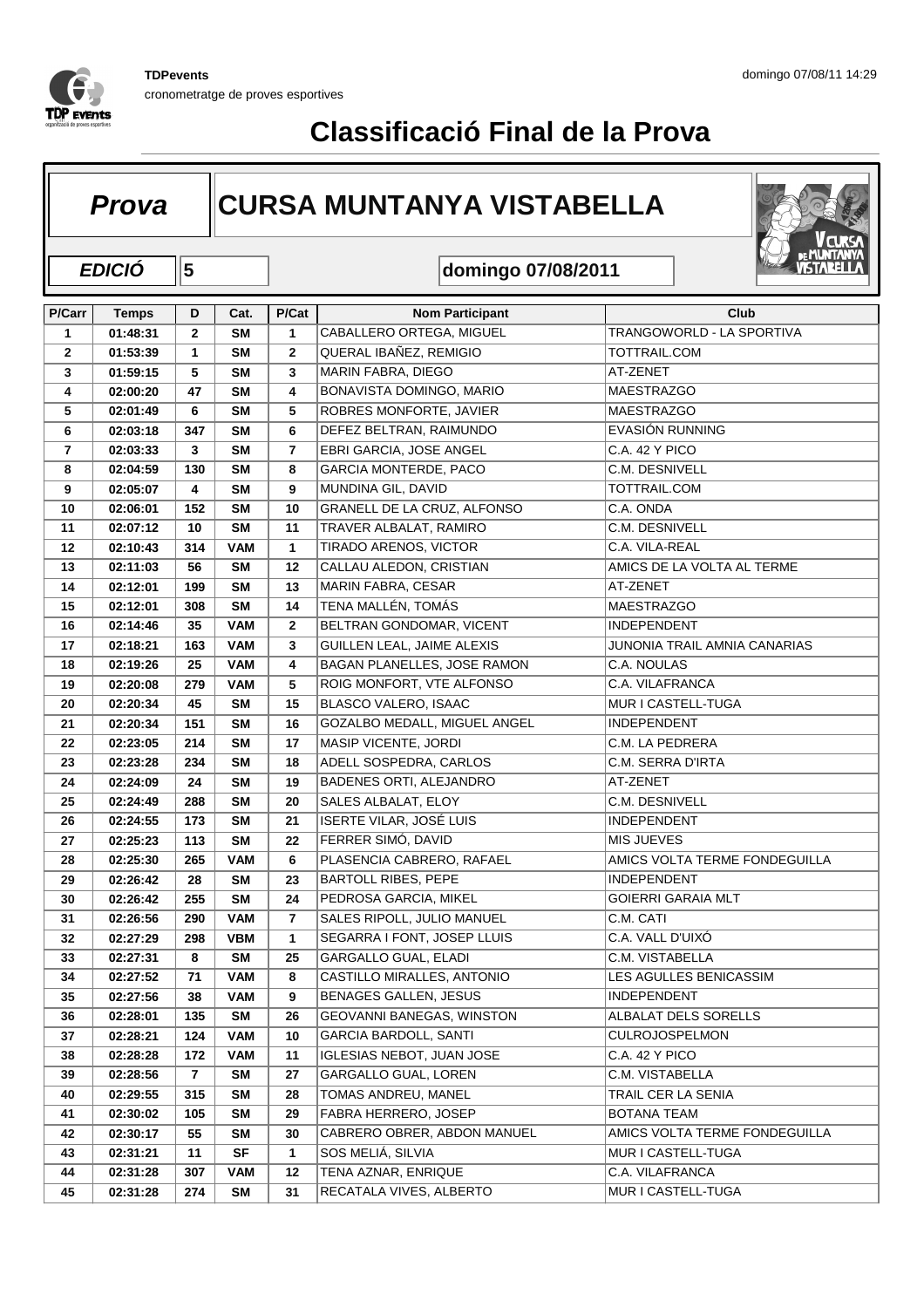

| 46       | 02:31:48             | 353        | VAM                    | 13           | DOLS SEGURA, JOSE                                     | C. RUNNING CASTELLÓ                         |
|----------|----------------------|------------|------------------------|--------------|-------------------------------------------------------|---------------------------------------------|
| 47       | 02:32:17             | 287        | <b>SM</b>              | 32           | SABORIT TORNER, SANTI                                 | <b>CULROJOSPELMON</b>                       |
| 48       | 02:33:11             | 325        | <b>SM</b>              | 33           | TRAVER VIDAL, SANTI                                   | AMICS DE LA MUNTANYA                        |
| 49       | 02:33:29             | 368        | <b>SM</b>              | 34           | VALERO FLORES, MODESTO                                | <b>INDEPENDENT</b>                          |
| 50       | 02:33:40             | 291        | <b>SM</b>              | 35           | SALES TRISOL, FERNANDO                                | C.M. DESNIVELL                              |
| 51       | 02:33:47             | 191        | <b>SM</b>              | 36           | LUNA MORALES, FERNANDO                                | <b>INDEPENDENT</b>                          |
| 52       | 02:34:04             | $12 \,$    | <b>SF</b>              | $\mathbf{2}$ | GARCIA BARDOLL, SOFIA                                 | MUR I CASTELL-TUGA                          |
| 53       | 02:34:39             | 68         | <b>VBM</b>             | $\mathbf{2}$ | CASAL RODRIGUEZ, ALBERTO                              | C.E.M. SALTA-RIBES                          |
| 54       | 02:34:56             | 150        | <b>VAM</b>             | 14           | GOZALBO, AGUSTIN                                      | C.A. ONDA                                   |
| 55       | 02:35:11             | 36         | <b>VAM</b>             | 15           | BELTRAN RENAU, LUIS                                   | <b>MARATO I MITJA</b>                       |
| 56       | 02:35:21             | 305        | <b>VBM</b>             | 3            | ALVARO I FELIX, FRANCESC                              | <b>INDEPENDENT</b>                          |
| 57       | 02:35:30             | 195        | <b>SM</b>              | 37           | MALLASEN FORES, GUSTAVO                               | INDEPENDENT                                 |
| 58       | 02:35:31             | 99         | <b>SM</b>              | 38           | ESCRIG BAGAN, JUAN CARLOS                             | C.A. ONDA                                   |
| 59       | 02:36:18             | 65         | <b>SM</b>              | 39           | CARBONELL SANCHIS, RICARDO                            | PENYA HIMALAYA                              |
| 60       | 02:37:07             | 261        | <b>VAM</b>             | 16           | PINILLA BELLES, ENRIQUE                               | <b>INDEPENDENT</b>                          |
| 61       | 02:37:26             | 267        | <b>VBM</b>             | 4            | PRADES GARCIA, JAIME                                  | C.A. VILAFRANCA                             |
| 62       | 02:37:45             | 349        | SM                     | 40           | REDON MARTINEZ, GONZALO                               | ROCK&RUNNING                                |
| 63       | 02:38:03             | 52         | <b>SM</b>              | 41           | ADELANTADO FERRANDO, VICENTE                          | MUNTANYA NEGRA RUNNING                      |
| 64       | 02:38:28             | 271        | <b>SM</b>              | 42           | PUIG QUEROL, JOSEP                                    | C.M. CATI                                   |
| 65       | 02:38:36             | 231        | <b>SM</b>              | 43           | MORENO DOMINGUEZ, CARLOS                              | <b>CRONOS RUN</b>                           |
| 66       | 02:38:37             | 149        | <b>SM</b>              | 44           | GONZALEZ PEREZ, PEDRO JOSE                            | LES AGULLES BENICASSIM                      |
| 67       | 02:38:56             | 81         | <b>SM</b>              | 45           | CORREDOR MOLINER, MIGUEL                              | <b>TREPA CASTELLET</b>                      |
| 68       | 02:39:06             | 147        | <b>SM</b>              | 46           | GONZALEZ BOZA, DAVID                                  | <b>KRONOS TRIATLO</b>                       |
| 69       | 02:39:11             | 91         | <b>SM</b>              | 47           | DRAGOMIR, SILVESTRU CODRUT                            | LES COVES                                   |
| 70       | 02:39:17             | 355        | <b>VAM</b>             | 17           | PORCAR VIDAL, RAFAEL                                  | <b>INDEPENDENT</b>                          |
| 71       | 02:40:03             | 106        | <b>VAM</b>             | 18           | FALCO CASANOVA, JOSE RAMON                            | <b>INDEPENDENT</b>                          |
| 72       | 02:40:03             | 264        | <b>VAM</b>             | 19           | PITART PANISELLO, JORDI                               | <b>UEC TORTOSA</b>                          |
| 73       | 02:40:49             | 115        | <b>SM</b>              | 48           | FERRÚS SIMÓ, JOSE LUIS                                | C.M. BOTAMARGES                             |
| 74       | 02:41:09             | 213        | <b>SM</b>              | 49           | MARTINEZ SANTAMARIA, IVAN                             | AT-ZENET                                    |
| 75       | 02:41:21             | 273        | SM                     | 50           | ACAMER REL, JOSE CARLOS                               | <b>INDEPENDENT</b>                          |
| 76       | 02:41:25             | 171        | <b>SM</b>              | 51           | IGLESIAS NEBOT, ALBERTO                               | C.A. 42 Y PICO                              |
| 77       | 02:41:28             | 212        | <b>SM</b><br><b>SM</b> | 52           | MARTÍNEZ SANCHO, JUAN ANTONIO<br>ROLDAN MARCO, SERGIO | LA SALLE-TERUEL                             |
| 78<br>79 | 02:41:45<br>02:42:00 | 281<br>104 | <b>SM</b>              | 53<br>54     | ESTEVE CASERO, ELOY                                   | <b>CULROJOSPELMON</b><br><b>INDEPENDENT</b> |
| 80       | 02:42:04             | 268        | <b>SM</b>              | 55           | PRATS PASCUAL, PEPE                                   | INDEPENDENT                                 |
| 81       | 02:42:05             | 39         | <b>VAM</b>             | 20           | <b>BERNAD ROS, OCTAVI</b>                             | EL TOSSALET                                 |
|          | 02:42:18             | 244        | <b>VAM</b>             | 21           | OQUENDO SAEZ, JESUS                                   | C.A. NOULAS                                 |
| 82<br>83 | 02:43:56             | 208        | SM                     | 56           | MARTINEZ BAUSA, SERGIO                                | C.M. LA PEDRERA                             |
| 84       | 02:44:01             | 270        | SM                     | 57           | PUIG FERRANDO, LUIS MIGUEL                            | C.M. BENASSAL                               |
| 85       | 02:44:40             | 202        | SM                     | 58           | MARISOIU, ADRIAN ION                                  | <b>INDEPENDENT</b>                          |
| 86       | 02:45:14             | 185        | VBM                    | 5            | LLORENS MONTAÑES, VICENTE                             | EVASIÓN RUNNING                             |
| 87       | 02:45:31             | 48         | SM                     | 59           | <b>BORDAS GARCIA, RAUL</b>                            | <b>INDEPENDENT</b>                          |
| 88       | 02:45:48             | 110        | VAM                    | 22           | FERNANDEZ CINTA, ANTONIO                              | <b>INDEPENDENT</b>                          |
| 89       | 02:45:53             | 336        | <b>SM</b>              | 60           | VILAGRASA PIQUER, TEO                                 | AMICS VOLTA TERME FONDEGUILLA               |
| 90       | 02:45:56             | 346        | <b>SM</b>              | 61           | GIMENEZ ROS, GERMAN                                   | <b>CORRECAMINOS</b>                         |
| 91       | 02:46:03             | 100        | <b>SM</b>              | 62           | ESCRIG COLOMER, OTILIO                                | C.C. SENGLARS                               |
| 92       | 02:46:05             | 14         | <b>SF</b>              | 3            | ESCURIOLA REULA, SONIA                                | C.M. LA PEDRERA                             |
| 93       | 02:46:06             | 334        | VAM                    | 23           | VIDAL PITARCH, JUAN MANUEL                            | AT-ZENET                                    |
| 94       | 02:46:31             | 320        | SM                     | 63           | TORREPEQUEÑA MARZA, ALBERTO                           | <b>INDEPENDENT</b>                          |
| 95       | 02:46:37             | 15         | SF                     | 4            | GUILLAMÓN GIMENO, ROSA                                | <b>INDEPENDENT</b>                          |
| 96       | 02:46:52             | 32         | SM                     | 64           | <b>BATET VILAR, CESAR</b>                             | ATMOSFERA SPORT RUNNING                     |
| 97       | 02:46:52             | 335        | SM                     | 65           | VIERA ARRUEBO, ESTEBAN                                | ATMOSFERA SPORT RUNNING                     |
| 98       | 02:47:31             | 132        | <b>VAM</b>             | 24           | ALBERTO BELTRAN, ALFONSO                              | <b>INDEPENDENT</b>                          |
| 99       | 02:47:39             | 43         | <b>VAM</b>             | 25           | BERTRAN ESCRIG, CRISTOBAL                             | AT-ZENET                                    |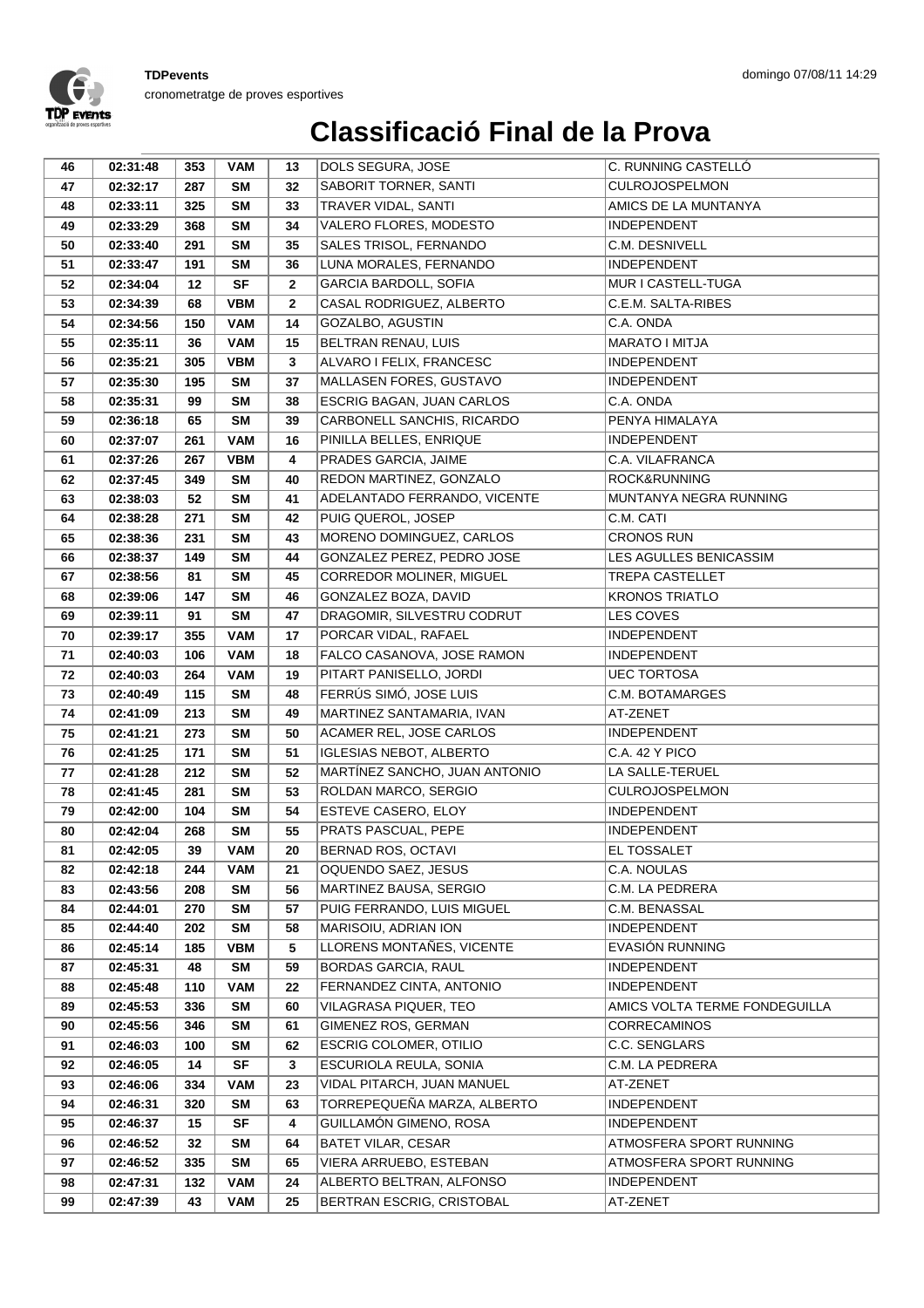

| 100        | 02:48:00             | 102       | <b>VAM</b>             | 26      | ARAGON ARNAU, BATISTE                          | RUNNING CASTELLÓ        |
|------------|----------------------|-----------|------------------------|---------|------------------------------------------------|-------------------------|
| 101        | 02:48:16             | 9         | <b>SM</b>              | 66      | TENA SALVADOR, MIGUEL                          | C.M. VISTABELLA         |
| 102        | 02:48:36             | 251       | <b>VAM</b>             | 27      | PASCUAL VILLALBA, GUILLERMO                    | <b>INDEPENDENT</b>      |
| 103        | 02:50:13             | 337       | <b>VAM</b>             | 28      | VILAR GONZALEZ, DANIEL                         | <b>INDEPENDENT</b>      |
| 104        | 02:51:21             | 316       | <b>SM</b>              | 67      | TOMAS BUESO, FERNANDO                          | <b>HDOSO</b>            |
| 105        | 02:51:30             | 187       | <b>SM</b>              | 68      | LOPEZ EDO, ANTOLIN                             | <b>RASPABAR</b>         |
| 106        | 02:51:31             | 126       | <b>SM</b>              | 69      | GARCIA CANO, JOSE ANTONIO                      | AMICS DEL CLOT          |
| 107        | 02:52:16             | 340       | <b>VBM</b>             | 6       | VILLAPLANA ESTELLER, VICENTE                   | LES COVES               |
| 108        | 02:52:21             | 250       | <b>VAM</b>             | 29      | PALLARES MORATALLA, VICENTE                    | C.C. SENGLARS           |
| 109        | 02:52:51             | 262       | <b>SM</b>              | 70      | PIQUERAS SALAZAR, IGNACIO                      | <b>INDEPENDENT</b>      |
| 110        | 02:53:29             | 317       | <b>VAM</b>             | 30      | TOMAS PALLARES, JUAN JOSE                      | RUNNING CASTELLÓ        |
| 111        | 02:53:35             | 252       | <b>SM</b>              | 71      | PASTOR EDO, VICENTE                            | <b>INDEPENDENT</b>      |
| 112        | 02:53:41             | 210       | <b>SM</b>              | 72      | MARTINEZ CARRILLO, ANTONIO                     | <b>INDEPENDENT</b>      |
| 113        | 02:54:23             | 165       | <b>VBM</b>             | 7       | GUINOT VICIANO, JAVIER                         | C.E. BENICASSIM         |
| 114        | 02:54:30             | 218       | <b>SF</b>              | 5       | METZLER, SUSANNE                               | <b>INDEPENDENT</b>      |
| 115        | 02:54:48             | 77        | <b>VAM</b>             | 31      | CHAPARRO SANTOS, JOSE ANTONIO                  | SANTA EULALIA           |
| 116        | 02:55:01             | 215       | <b>SM</b>              | 73      | MATEU CHALER, GUILLERMO                        | <b>GRAO RUNNERS</b>     |
| 117        | 02:55:18             | 153       | <b>SM</b>              | 74      | GRIÑO SERRANO, ANTONIO                         | C.E.M. SALTA-RIBES      |
| 118        | 02:55:25             | 258       | <b>VBM</b>             | 8       | PEREZ YESTE, JOSE RAMON                        | C. RUNNING CASTELLÓ     |
| 119        | 02:55:28             | 70        | SM                     | 75      | CASTELL MARTINEZ, OSCAR                        | U.A.C.                  |
| 120        | 02:55:30             | 107       | <b>SM</b>              | 76      | FELIP ROIG, DAVID                              | LA SALLE-TERUEL         |
| 121        | 02:55:33             | 18        | <b>SF</b>              | 6       | MARIMÓN GUAL, SILVIA                           | <b>MAESTRAZGO</b>       |
| 122        | 02:55:34             | 197       | <b>SM</b>              | 77      | MARI CORELLA, JOSE LUIS                        | RUNNING CASTELLÓ        |
| 123        | 02:55:37             | 120       | <b>SM</b>              | 78      | GALINDO VILLANUEVA, JAVIER                     | <b>CXM VALENCIA</b>     |
| 124        | 02:55:39             | 168       | <b>SF</b>              | 7       | HERRERA PEREZ, LAURA                           | <b>CARNICAS SERRANO</b> |
| 125        | 02:55:41             | 192       | <b>VAM</b>             | 32      | LUQUE GREGORIO, NICOLAS                        | P@KE                    |
| 126        | 02:55:43             | 357       | <b>SM</b>              | 79      | ORTS DEVIS, JOSE RAMON                         | <b>CXM VALENCIA</b>     |
| 127        | 02:58:53             | 289       | <b>VBM</b>             | 9       | SALES BOIX, JOSE                               | C.M. DESNIVELL          |
| 128        | 02:59:07             | 76        | <b>SM</b>              | 80      | CESPEDES OROSIA, AGUSTIN                       | <b>LEGIONARIOS</b>      |
| 129        | 02:59:16             | 239       | <b>SM</b>              | 81      | NUÑEZ GENESTOS, JOAN AGUSTI                    | TRAIL CER LA SENIA      |
| 130        | 02:59:16             | 142       | <b>SM</b>              | 82      | GIMENO BALLESTER, PAU                          | TRAIL CER LA SENIA      |
| 131        | 03:01:02<br>03:01:28 | 376       | <b>SM</b><br><b>SF</b> | 83      | GONZALBO CRESPO, ANDRES                        | <b>MIS JUEVES</b>       |
| 132<br>133 | 03:01:31             | 16<br>245 | <b>VAM</b>             | 8<br>33 | DOMINGO APARICI, SONIA<br>ORIENT BELTRAN, IVAN | AT-ZENET<br>LES COVES   |
| 134        | 03:01:47             | 343       | <b>VAM</b>             | 34      | RIPOLLES ROCA, JOSE MARIA                      | MARATO I MITJA          |
| 135        | 03:01:47             | 84        | SM                     | 84      | DE BENGOA GRANJA, CARLOS                       | LES AGULLES BENICASSIM  |
| 136        | 03:02:17             | 37        | <b>SM</b>              | 85      | BELTRAN VIDAL, JAIME                           | C.M. BENASSAL           |
| 137        | 03:02:25             | 233       | SM                     | 86      | MORET HUERTA, ENRIQUE                          | RIBAPEU-RIBARROJA       |
| 138        | 03:02:35             | 257       | <b>VAM</b>             | 35      | PEREZ VALLS, JUAN JOSE                         | <b>GRAO RUNNERS</b>     |
| 139        | 03:02:43             | 217       | <b>SM</b>              | 87      | MEDALL CHIVA, RUBEN                            | INDEPENDENT             |
| 140        | 03:03:14             | 311       | SM                     | 88      | ALMUNIA CATALA, FRANCISCO JAVIER               | <b>INDEPENDENT</b>      |
| 141        | 03:03:19             | 359       | VAM                    | 36      | VICENTE ANDRES, ENRIC                          | ATLETISME OLESA         |
| 142        | 03:03:28             | 248       | SM                     | 89      | OSUNA ANGE, MANUEL                             | C.A. LA FAIXA           |
| 143        | 03:03:30             | 354       | <b>SF</b>              | 9       | GARCIA ALCALA, YOLANDA                         | C.A. LA FAIXA           |
| 144        | 03:03:43             | 54        | <b>SM</b>              | 90      | APARICI MONFORT, VICENTE                       | <b>BOTANA TEAM</b>      |
| 145        | 03:03:45             | 94        | <b>SM</b>              | 91      | EDO EDO, RAFAEL                                | C.E.M. SALTA-RIBES      |
| 146        | 03:04:15             | 42        | SM                     | 92      | BERNAT TENA, MANUEL                            | <b>INDEPENDENT</b>      |
| 147        | 03:04:21             | 33        | <b>VAM</b>             | 37      | BAUTISTA TUIXANS, FERNANDO                     | LA PENYA EL MOSSET      |
| 148        | 03:04:24             | 41        | <b>VAM</b>             | 38      | BERNAT SERVENT, JAUMET                         | AT-ZENET                |
| 149        | 03:04:28             | 278       | VAM                    | 39      | RODRIGUEZ LAGUNAS, FERNANDO                    | <b>INDEPENDENT</b>      |
| 150        | 03:04:38             | 103       | <b>VAM</b>             | 40      | ESPINOSA SALVADOR, JORDI                       | <b>HDOSO</b>            |
| 151        | 03:04:53             | 293       | <b>VAM</b>             | 41      | SALVADOR MONFORT, ANTONIO                      | <b>INDEPENDENT</b>      |
| 152        | 03:04:58             | 111       | <b>VAM</b>             | 42      | FERNANDEZ MONTOLIU, RAFAEL                     | AT-ZENET                |
| 153        | 03:05:25             | 221       | <b>VAM</b>             | 43      | MILVAQUES, JOSE ANTONIO                        | <b>CORRECAMINOS</b>     |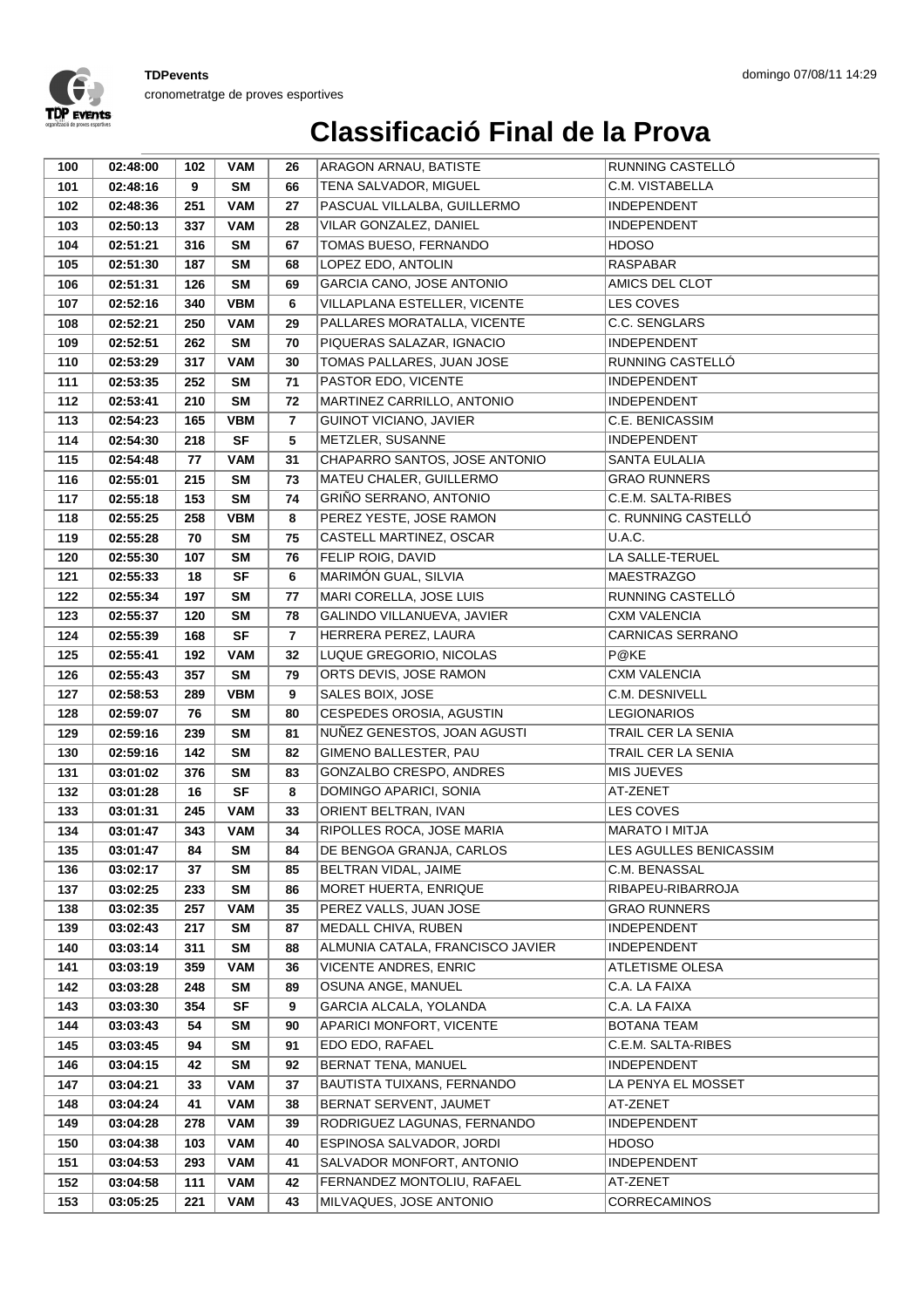

| GASPARIN CALVO, RAMON<br>155<br><b>SM</b><br>MONTBIKE AMPOSTA<br>03:05:38<br>134<br>93<br>GARCIA MONTERDE, JUANA MARIA<br>C.M. DESNIVELL<br>156<br><b>VAF</b><br>$\mathbf{1}$<br>03:06:02<br>131<br>EVASIÓN RUNNING<br>157<br><b>VAM</b><br>44<br>CAPARROS CLAUSELL, SERGIO<br>03:06:09<br>62<br>GUASCH BESALDUCH, FELIPE<br>C.A. 42 Y PICO<br>158<br>158<br><b>SM</b><br>03:06:09<br>94<br>EVASIÓN RUNNING<br>SOLSONA BOTELLA, ANGEL<br>159<br>301<br><b>SM</b><br>95<br>03:06:09<br>HEREDIA RAMOS, DAVID<br><b>INDEPENDENT</b><br><b>SM</b><br>96<br>160<br>03:06:34<br>166<br>REFALGARÍ (LA SENIA)<br>161<br><b>SM</b><br>97<br>FERRERES COLL, MIQUEL<br>03:06:42<br>114<br>ARNAU MOYA, FEDERICO<br><b>MARATO I MITJA</b><br><b>VAM</b><br>45<br>162<br>03:06:47<br>64<br>MOLINER MIRAVET, JUANJO<br>163<br><b>SM</b><br>98<br><b>INDEPENDENT</b><br>03:07:17<br>226<br>ROLDAN MARTINEZ, VICTOR<br>164<br>282<br><b>VAM</b><br>46<br><b>INDEPENDENT</b><br>03:07:36<br>GIL ANTONINO, EDUARDO<br>165<br>136<br><b>VAM</b><br>DURS PER MUNTANYA<br>03:07:44<br>47<br>166<br>242<br><b>SM</b><br>99<br>OLIVER ESBRI, DAVID<br>DURS PER MUNTANYA<br>03:07:44<br>167<br><b>SF</b><br>10<br>CAMBRONERO DOMINGUEZ, IRACEMA<br>03:07:51<br>57<br><b>INDEPENDENT</b><br>CAMPOS AZNAR, QUINO<br><b>INDEPENDENT</b><br>168<br>03:07:54<br>59<br>SM<br>100<br><b>BRISACH CARRETERO, LUIS</b><br>169<br>51<br><b>SM</b><br>101<br><b>INDEPENDENT</b><br>03:08:27<br>170<br>285<br><b>VAM</b><br>48<br>RUBERT LAGUIA, ANDRES<br><b>INDEPENDENT</b><br>03:08:42<br>TIRADO AGOST, INES<br><b>INDEPENDENT</b><br>03:08:48<br>313<br><b>SF</b><br>11<br>171<br>DELA ENCARNACION SALVADOR, MIGUEL<br>172<br>372<br><b>VBM</b><br>11<br><b>INDEPENDENT</b><br>03:08:56<br>TORNER GARCIA, ALEJANDRO<br>ATMOSFERA SPORT RUNNING<br>173<br>319<br><b>SM</b><br>102<br>03:09:02<br>174<br>323<br><b>VAM</b><br>49<br>ALVAREZ VACERO, JOSE<br>RUNNING CASTELLÓ<br>03:09:02<br><b>TENA TENA, ISMAEL</b><br><b>INDEPENDENT</b><br>175<br>312<br><b>VAM</b><br>50<br>03:09:03<br>176<br><b>VAM</b><br>51<br>MONTESO GALLEGO, RAMON<br>BTT MONTBIKE AMPOSTA<br>03:09:10<br>228<br>MARGAIX BELENGUER, JOAN CARLES<br>L' APALPUT ALBUIXECH<br>177<br>196<br><b>SM</b><br>103<br>03:09:40<br><b>SM</b><br>OÑATE TORADA, EMILIO JAVIER<br>178<br>03:09:40<br>243<br>104<br>INDEPENDENT<br>GUILLEM BORRAS, SALVADOR<br>179<br><b>SM</b><br>105<br>JUNONIA TRAIL AMNIA CANARIAS<br>03:09:59<br>162<br>180<br><b>VBM</b><br>12<br>GIL BADENES, JOAQUIN FCO<br>C.A. ONDA<br>03:10:09<br>137<br>BISBAL MOLINA, JUAN JOSE<br>P@KE<br>181<br>03:10:17<br>44<br><b>VAM</b><br>52 |  |
|--------------------------------------------------------------------------------------------------------------------------------------------------------------------------------------------------------------------------------------------------------------------------------------------------------------------------------------------------------------------------------------------------------------------------------------------------------------------------------------------------------------------------------------------------------------------------------------------------------------------------------------------------------------------------------------------------------------------------------------------------------------------------------------------------------------------------------------------------------------------------------------------------------------------------------------------------------------------------------------------------------------------------------------------------------------------------------------------------------------------------------------------------------------------------------------------------------------------------------------------------------------------------------------------------------------------------------------------------------------------------------------------------------------------------------------------------------------------------------------------------------------------------------------------------------------------------------------------------------------------------------------------------------------------------------------------------------------------------------------------------------------------------------------------------------------------------------------------------------------------------------------------------------------------------------------------------------------------------------------------------------------------------------------------------------------------------------------------------------------------------------------------------------------------------------------------------------------------------------------------------------------------------------------------------------------------------------------------------------------------------------------------------------------------------------------------------------------------------------------------------------------------------------------------------------------------------------------------------------------------------------------------|--|
|                                                                                                                                                                                                                                                                                                                                                                                                                                                                                                                                                                                                                                                                                                                                                                                                                                                                                                                                                                                                                                                                                                                                                                                                                                                                                                                                                                                                                                                                                                                                                                                                                                                                                                                                                                                                                                                                                                                                                                                                                                                                                                                                                                                                                                                                                                                                                                                                                                                                                                                                                                                                                                            |  |
|                                                                                                                                                                                                                                                                                                                                                                                                                                                                                                                                                                                                                                                                                                                                                                                                                                                                                                                                                                                                                                                                                                                                                                                                                                                                                                                                                                                                                                                                                                                                                                                                                                                                                                                                                                                                                                                                                                                                                                                                                                                                                                                                                                                                                                                                                                                                                                                                                                                                                                                                                                                                                                            |  |
|                                                                                                                                                                                                                                                                                                                                                                                                                                                                                                                                                                                                                                                                                                                                                                                                                                                                                                                                                                                                                                                                                                                                                                                                                                                                                                                                                                                                                                                                                                                                                                                                                                                                                                                                                                                                                                                                                                                                                                                                                                                                                                                                                                                                                                                                                                                                                                                                                                                                                                                                                                                                                                            |  |
|                                                                                                                                                                                                                                                                                                                                                                                                                                                                                                                                                                                                                                                                                                                                                                                                                                                                                                                                                                                                                                                                                                                                                                                                                                                                                                                                                                                                                                                                                                                                                                                                                                                                                                                                                                                                                                                                                                                                                                                                                                                                                                                                                                                                                                                                                                                                                                                                                                                                                                                                                                                                                                            |  |
|                                                                                                                                                                                                                                                                                                                                                                                                                                                                                                                                                                                                                                                                                                                                                                                                                                                                                                                                                                                                                                                                                                                                                                                                                                                                                                                                                                                                                                                                                                                                                                                                                                                                                                                                                                                                                                                                                                                                                                                                                                                                                                                                                                                                                                                                                                                                                                                                                                                                                                                                                                                                                                            |  |
|                                                                                                                                                                                                                                                                                                                                                                                                                                                                                                                                                                                                                                                                                                                                                                                                                                                                                                                                                                                                                                                                                                                                                                                                                                                                                                                                                                                                                                                                                                                                                                                                                                                                                                                                                                                                                                                                                                                                                                                                                                                                                                                                                                                                                                                                                                                                                                                                                                                                                                                                                                                                                                            |  |
|                                                                                                                                                                                                                                                                                                                                                                                                                                                                                                                                                                                                                                                                                                                                                                                                                                                                                                                                                                                                                                                                                                                                                                                                                                                                                                                                                                                                                                                                                                                                                                                                                                                                                                                                                                                                                                                                                                                                                                                                                                                                                                                                                                                                                                                                                                                                                                                                                                                                                                                                                                                                                                            |  |
|                                                                                                                                                                                                                                                                                                                                                                                                                                                                                                                                                                                                                                                                                                                                                                                                                                                                                                                                                                                                                                                                                                                                                                                                                                                                                                                                                                                                                                                                                                                                                                                                                                                                                                                                                                                                                                                                                                                                                                                                                                                                                                                                                                                                                                                                                                                                                                                                                                                                                                                                                                                                                                            |  |
|                                                                                                                                                                                                                                                                                                                                                                                                                                                                                                                                                                                                                                                                                                                                                                                                                                                                                                                                                                                                                                                                                                                                                                                                                                                                                                                                                                                                                                                                                                                                                                                                                                                                                                                                                                                                                                                                                                                                                                                                                                                                                                                                                                                                                                                                                                                                                                                                                                                                                                                                                                                                                                            |  |
|                                                                                                                                                                                                                                                                                                                                                                                                                                                                                                                                                                                                                                                                                                                                                                                                                                                                                                                                                                                                                                                                                                                                                                                                                                                                                                                                                                                                                                                                                                                                                                                                                                                                                                                                                                                                                                                                                                                                                                                                                                                                                                                                                                                                                                                                                                                                                                                                                                                                                                                                                                                                                                            |  |
|                                                                                                                                                                                                                                                                                                                                                                                                                                                                                                                                                                                                                                                                                                                                                                                                                                                                                                                                                                                                                                                                                                                                                                                                                                                                                                                                                                                                                                                                                                                                                                                                                                                                                                                                                                                                                                                                                                                                                                                                                                                                                                                                                                                                                                                                                                                                                                                                                                                                                                                                                                                                                                            |  |
|                                                                                                                                                                                                                                                                                                                                                                                                                                                                                                                                                                                                                                                                                                                                                                                                                                                                                                                                                                                                                                                                                                                                                                                                                                                                                                                                                                                                                                                                                                                                                                                                                                                                                                                                                                                                                                                                                                                                                                                                                                                                                                                                                                                                                                                                                                                                                                                                                                                                                                                                                                                                                                            |  |
|                                                                                                                                                                                                                                                                                                                                                                                                                                                                                                                                                                                                                                                                                                                                                                                                                                                                                                                                                                                                                                                                                                                                                                                                                                                                                                                                                                                                                                                                                                                                                                                                                                                                                                                                                                                                                                                                                                                                                                                                                                                                                                                                                                                                                                                                                                                                                                                                                                                                                                                                                                                                                                            |  |
|                                                                                                                                                                                                                                                                                                                                                                                                                                                                                                                                                                                                                                                                                                                                                                                                                                                                                                                                                                                                                                                                                                                                                                                                                                                                                                                                                                                                                                                                                                                                                                                                                                                                                                                                                                                                                                                                                                                                                                                                                                                                                                                                                                                                                                                                                                                                                                                                                                                                                                                                                                                                                                            |  |
|                                                                                                                                                                                                                                                                                                                                                                                                                                                                                                                                                                                                                                                                                                                                                                                                                                                                                                                                                                                                                                                                                                                                                                                                                                                                                                                                                                                                                                                                                                                                                                                                                                                                                                                                                                                                                                                                                                                                                                                                                                                                                                                                                                                                                                                                                                                                                                                                                                                                                                                                                                                                                                            |  |
|                                                                                                                                                                                                                                                                                                                                                                                                                                                                                                                                                                                                                                                                                                                                                                                                                                                                                                                                                                                                                                                                                                                                                                                                                                                                                                                                                                                                                                                                                                                                                                                                                                                                                                                                                                                                                                                                                                                                                                                                                                                                                                                                                                                                                                                                                                                                                                                                                                                                                                                                                                                                                                            |  |
|                                                                                                                                                                                                                                                                                                                                                                                                                                                                                                                                                                                                                                                                                                                                                                                                                                                                                                                                                                                                                                                                                                                                                                                                                                                                                                                                                                                                                                                                                                                                                                                                                                                                                                                                                                                                                                                                                                                                                                                                                                                                                                                                                                                                                                                                                                                                                                                                                                                                                                                                                                                                                                            |  |
|                                                                                                                                                                                                                                                                                                                                                                                                                                                                                                                                                                                                                                                                                                                                                                                                                                                                                                                                                                                                                                                                                                                                                                                                                                                                                                                                                                                                                                                                                                                                                                                                                                                                                                                                                                                                                                                                                                                                                                                                                                                                                                                                                                                                                                                                                                                                                                                                                                                                                                                                                                                                                                            |  |
|                                                                                                                                                                                                                                                                                                                                                                                                                                                                                                                                                                                                                                                                                                                                                                                                                                                                                                                                                                                                                                                                                                                                                                                                                                                                                                                                                                                                                                                                                                                                                                                                                                                                                                                                                                                                                                                                                                                                                                                                                                                                                                                                                                                                                                                                                                                                                                                                                                                                                                                                                                                                                                            |  |
|                                                                                                                                                                                                                                                                                                                                                                                                                                                                                                                                                                                                                                                                                                                                                                                                                                                                                                                                                                                                                                                                                                                                                                                                                                                                                                                                                                                                                                                                                                                                                                                                                                                                                                                                                                                                                                                                                                                                                                                                                                                                                                                                                                                                                                                                                                                                                                                                                                                                                                                                                                                                                                            |  |
|                                                                                                                                                                                                                                                                                                                                                                                                                                                                                                                                                                                                                                                                                                                                                                                                                                                                                                                                                                                                                                                                                                                                                                                                                                                                                                                                                                                                                                                                                                                                                                                                                                                                                                                                                                                                                                                                                                                                                                                                                                                                                                                                                                                                                                                                                                                                                                                                                                                                                                                                                                                                                                            |  |
|                                                                                                                                                                                                                                                                                                                                                                                                                                                                                                                                                                                                                                                                                                                                                                                                                                                                                                                                                                                                                                                                                                                                                                                                                                                                                                                                                                                                                                                                                                                                                                                                                                                                                                                                                                                                                                                                                                                                                                                                                                                                                                                                                                                                                                                                                                                                                                                                                                                                                                                                                                                                                                            |  |
|                                                                                                                                                                                                                                                                                                                                                                                                                                                                                                                                                                                                                                                                                                                                                                                                                                                                                                                                                                                                                                                                                                                                                                                                                                                                                                                                                                                                                                                                                                                                                                                                                                                                                                                                                                                                                                                                                                                                                                                                                                                                                                                                                                                                                                                                                                                                                                                                                                                                                                                                                                                                                                            |  |
|                                                                                                                                                                                                                                                                                                                                                                                                                                                                                                                                                                                                                                                                                                                                                                                                                                                                                                                                                                                                                                                                                                                                                                                                                                                                                                                                                                                                                                                                                                                                                                                                                                                                                                                                                                                                                                                                                                                                                                                                                                                                                                                                                                                                                                                                                                                                                                                                                                                                                                                                                                                                                                            |  |
|                                                                                                                                                                                                                                                                                                                                                                                                                                                                                                                                                                                                                                                                                                                                                                                                                                                                                                                                                                                                                                                                                                                                                                                                                                                                                                                                                                                                                                                                                                                                                                                                                                                                                                                                                                                                                                                                                                                                                                                                                                                                                                                                                                                                                                                                                                                                                                                                                                                                                                                                                                                                                                            |  |
|                                                                                                                                                                                                                                                                                                                                                                                                                                                                                                                                                                                                                                                                                                                                                                                                                                                                                                                                                                                                                                                                                                                                                                                                                                                                                                                                                                                                                                                                                                                                                                                                                                                                                                                                                                                                                                                                                                                                                                                                                                                                                                                                                                                                                                                                                                                                                                                                                                                                                                                                                                                                                                            |  |
|                                                                                                                                                                                                                                                                                                                                                                                                                                                                                                                                                                                                                                                                                                                                                                                                                                                                                                                                                                                                                                                                                                                                                                                                                                                                                                                                                                                                                                                                                                                                                                                                                                                                                                                                                                                                                                                                                                                                                                                                                                                                                                                                                                                                                                                                                                                                                                                                                                                                                                                                                                                                                                            |  |
| 182<br><b>SM</b><br>106<br>ALBERT BARREDA, ENRIQUE<br>RUNNING CASTELLÓ<br>03:10:22<br>133                                                                                                                                                                                                                                                                                                                                                                                                                                                                                                                                                                                                                                                                                                                                                                                                                                                                                                                                                                                                                                                                                                                                                                                                                                                                                                                                                                                                                                                                                                                                                                                                                                                                                                                                                                                                                                                                                                                                                                                                                                                                                                                                                                                                                                                                                                                                                                                                                                                                                                                                                  |  |
| ESCRIG ALBERT, JOSE MARIA<br><b>INDEPENDENT</b><br><b>VBM</b><br>13<br>183<br>03:10:56<br>98                                                                                                                                                                                                                                                                                                                                                                                                                                                                                                                                                                                                                                                                                                                                                                                                                                                                                                                                                                                                                                                                                                                                                                                                                                                                                                                                                                                                                                                                                                                                                                                                                                                                                                                                                                                                                                                                                                                                                                                                                                                                                                                                                                                                                                                                                                                                                                                                                                                                                                                                               |  |
| GIMENO BELLES, JOSE RAMON<br><b>SM</b><br>C.M. VISTABELLA<br>184<br>03:11:01<br>143<br>107                                                                                                                                                                                                                                                                                                                                                                                                                                                                                                                                                                                                                                                                                                                                                                                                                                                                                                                                                                                                                                                                                                                                                                                                                                                                                                                                                                                                                                                                                                                                                                                                                                                                                                                                                                                                                                                                                                                                                                                                                                                                                                                                                                                                                                                                                                                                                                                                                                                                                                                                                 |  |
| 185<br>220<br><b>VAF</b><br>MILIAN BIEL, SUSANA<br>AG ABEURALL<br>03:11:06<br>$\mathbf{2}$                                                                                                                                                                                                                                                                                                                                                                                                                                                                                                                                                                                                                                                                                                                                                                                                                                                                                                                                                                                                                                                                                                                                                                                                                                                                                                                                                                                                                                                                                                                                                                                                                                                                                                                                                                                                                                                                                                                                                                                                                                                                                                                                                                                                                                                                                                                                                                                                                                                                                                                                                 |  |
| 254<br>53<br>ARNAU TENA, JUAN ANTONIO<br>AG ABEURALL<br>186<br>03:11:06<br>VAM                                                                                                                                                                                                                                                                                                                                                                                                                                                                                                                                                                                                                                                                                                                                                                                                                                                                                                                                                                                                                                                                                                                                                                                                                                                                                                                                                                                                                                                                                                                                                                                                                                                                                                                                                                                                                                                                                                                                                                                                                                                                                                                                                                                                                                                                                                                                                                                                                                                                                                                                                             |  |
| <b>SF</b><br>BARREDA QUEROL, ESTEFANIA<br><b>ESPEMO</b><br>187<br>03:11:08<br>27<br>12                                                                                                                                                                                                                                                                                                                                                                                                                                                                                                                                                                                                                                                                                                                                                                                                                                                                                                                                                                                                                                                                                                                                                                                                                                                                                                                                                                                                                                                                                                                                                                                                                                                                                                                                                                                                                                                                                                                                                                                                                                                                                                                                                                                                                                                                                                                                                                                                                                                                                                                                                     |  |
| RODA SALES, DAVID<br><b>SM</b><br><b>ESPEMO</b><br>188<br>370<br>108<br>03:11:10                                                                                                                                                                                                                                                                                                                                                                                                                                                                                                                                                                                                                                                                                                                                                                                                                                                                                                                                                                                                                                                                                                                                                                                                                                                                                                                                                                                                                                                                                                                                                                                                                                                                                                                                                                                                                                                                                                                                                                                                                                                                                                                                                                                                                                                                                                                                                                                                                                                                                                                                                           |  |
| MADUEÑO CRIADO, MANUEL<br><b>VBM</b><br>14<br>189<br>03:11:18<br>193<br>C.A. VILA-REAL                                                                                                                                                                                                                                                                                                                                                                                                                                                                                                                                                                                                                                                                                                                                                                                                                                                                                                                                                                                                                                                                                                                                                                                                                                                                                                                                                                                                                                                                                                                                                                                                                                                                                                                                                                                                                                                                                                                                                                                                                                                                                                                                                                                                                                                                                                                                                                                                                                                                                                                                                     |  |
| MUÑOZ VILA, ANTONIO<br><b>INDEPENDENT</b><br>190<br>03:11:24<br>369<br>VAM<br>54                                                                                                                                                                                                                                                                                                                                                                                                                                                                                                                                                                                                                                                                                                                                                                                                                                                                                                                                                                                                                                                                                                                                                                                                                                                                                                                                                                                                                                                                                                                                                                                                                                                                                                                                                                                                                                                                                                                                                                                                                                                                                                                                                                                                                                                                                                                                                                                                                                                                                                                                                           |  |
| <b>SM</b><br>GIL MIÑANA, EDUARDO<br>191<br>03:11:57<br>140<br>109<br><b>INDEPENDENT</b><br>GIL CARBONELL, EDUARDO<br><b>VBM</b><br>MARATO I MITJA                                                                                                                                                                                                                                                                                                                                                                                                                                                                                                                                                                                                                                                                                                                                                                                                                                                                                                                                                                                                                                                                                                                                                                                                                                                                                                                                                                                                                                                                                                                                                                                                                                                                                                                                                                                                                                                                                                                                                                                                                                                                                                                                                                                                                                                                                                                                                                                                                                                                                          |  |
| 15<br>192<br>03:11:57<br>138<br>RICARTE ANDIA, RAFA<br>A.D. PINDARO                                                                                                                                                                                                                                                                                                                                                                                                                                                                                                                                                                                                                                                                                                                                                                                                                                                                                                                                                                                                                                                                                                                                                                                                                                                                                                                                                                                                                                                                                                                                                                                                                                                                                                                                                                                                                                                                                                                                                                                                                                                                                                                                                                                                                                                                                                                                                                                                                                                                                                                                                                        |  |
| 110<br>193<br>03:12:35<br>275<br>SM<br>111<br>VERGARA LATORRE, FRANCISCO<br><b>INDEPENDENT</b><br>194<br>03:12:36<br>364<br><b>SM</b>                                                                                                                                                                                                                                                                                                                                                                                                                                                                                                                                                                                                                                                                                                                                                                                                                                                                                                                                                                                                                                                                                                                                                                                                                                                                                                                                                                                                                                                                                                                                                                                                                                                                                                                                                                                                                                                                                                                                                                                                                                                                                                                                                                                                                                                                                                                                                                                                                                                                                                      |  |
| 195<br>03:12:42<br>297<br><b>VBM</b><br>16<br>SEGARRA BARRERA, Vicent<br>C.A. VILA-REAL                                                                                                                                                                                                                                                                                                                                                                                                                                                                                                                                                                                                                                                                                                                                                                                                                                                                                                                                                                                                                                                                                                                                                                                                                                                                                                                                                                                                                                                                                                                                                                                                                                                                                                                                                                                                                                                                                                                                                                                                                                                                                                                                                                                                                                                                                                                                                                                                                                                                                                                                                    |  |
| PASCUAL PUCHADES, JORGE<br>55<br>A.D. PINDARO<br>196<br>03:13:09<br>345<br><b>VAM</b>                                                                                                                                                                                                                                                                                                                                                                                                                                                                                                                                                                                                                                                                                                                                                                                                                                                                                                                                                                                                                                                                                                                                                                                                                                                                                                                                                                                                                                                                                                                                                                                                                                                                                                                                                                                                                                                                                                                                                                                                                                                                                                                                                                                                                                                                                                                                                                                                                                                                                                                                                      |  |
| 56<br>197<br>03:13:09<br>60<br><b>VAM</b><br>CANOS SANROQUE, JOSE<br>C.A. NOULAS                                                                                                                                                                                                                                                                                                                                                                                                                                                                                                                                                                                                                                                                                                                                                                                                                                                                                                                                                                                                                                                                                                                                                                                                                                                                                                                                                                                                                                                                                                                                                                                                                                                                                                                                                                                                                                                                                                                                                                                                                                                                                                                                                                                                                                                                                                                                                                                                                                                                                                                                                           |  |
| LIZONDO SIGUERO, JOSE<br>CARNICAS SERRANO<br><b>VBM</b><br>198<br>03:13:46<br>182<br>17                                                                                                                                                                                                                                                                                                                                                                                                                                                                                                                                                                                                                                                                                                                                                                                                                                                                                                                                                                                                                                                                                                                                                                                                                                                                                                                                                                                                                                                                                                                                                                                                                                                                                                                                                                                                                                                                                                                                                                                                                                                                                                                                                                                                                                                                                                                                                                                                                                                                                                                                                    |  |
| 199<br>03:13:50<br>109<br><b>VAM</b><br>57<br>FERNANDEZ CINCUNEGUI, TXOMIN ASIER<br>AMICS DEL CLOT                                                                                                                                                                                                                                                                                                                                                                                                                                                                                                                                                                                                                                                                                                                                                                                                                                                                                                                                                                                                                                                                                                                                                                                                                                                                                                                                                                                                                                                                                                                                                                                                                                                                                                                                                                                                                                                                                                                                                                                                                                                                                                                                                                                                                                                                                                                                                                                                                                                                                                                                         |  |
| <b>VBM</b><br>18<br>SANCHEZ FERNANDEZ, JUAN<br><b>RUMBEROS</b><br>200<br>03:14:16<br>296                                                                                                                                                                                                                                                                                                                                                                                                                                                                                                                                                                                                                                                                                                                                                                                                                                                                                                                                                                                                                                                                                                                                                                                                                                                                                                                                                                                                                                                                                                                                                                                                                                                                                                                                                                                                                                                                                                                                                                                                                                                                                                                                                                                                                                                                                                                                                                                                                                                                                                                                                   |  |
| 112<br>201<br>03:14:36<br>303<br>SM<br>SORIANO LOPEZ, FRANCISCO JAVIER<br><b>INDEPENDENT</b>                                                                                                                                                                                                                                                                                                                                                                                                                                                                                                                                                                                                                                                                                                                                                                                                                                                                                                                                                                                                                                                                                                                                                                                                                                                                                                                                                                                                                                                                                                                                                                                                                                                                                                                                                                                                                                                                                                                                                                                                                                                                                                                                                                                                                                                                                                                                                                                                                                                                                                                                               |  |
| RABOSA DE MUNTANYA<br><b>SM</b><br>113<br>EDO SELMA, JOSE VICENTE<br>202<br>03:14:36<br>95                                                                                                                                                                                                                                                                                                                                                                                                                                                                                                                                                                                                                                                                                                                                                                                                                                                                                                                                                                                                                                                                                                                                                                                                                                                                                                                                                                                                                                                                                                                                                                                                                                                                                                                                                                                                                                                                                                                                                                                                                                                                                                                                                                                                                                                                                                                                                                                                                                                                                                                                                 |  |
| DOMENECH AGRAMUNT, VIAN<br>C.M. CASTELLÓ<br>03:14:49<br><b>VAM</b><br>58<br>203<br>88                                                                                                                                                                                                                                                                                                                                                                                                                                                                                                                                                                                                                                                                                                                                                                                                                                                                                                                                                                                                                                                                                                                                                                                                                                                                                                                                                                                                                                                                                                                                                                                                                                                                                                                                                                                                                                                                                                                                                                                                                                                                                                                                                                                                                                                                                                                                                                                                                                                                                                                                                      |  |
| MARTIN GAYET, JOSE ANTONIO<br>INDEPENDENT<br>204<br>03:15:02<br>206<br><b>VAM</b><br>59                                                                                                                                                                                                                                                                                                                                                                                                                                                                                                                                                                                                                                                                                                                                                                                                                                                                                                                                                                                                                                                                                                                                                                                                                                                                                                                                                                                                                                                                                                                                                                                                                                                                                                                                                                                                                                                                                                                                                                                                                                                                                                                                                                                                                                                                                                                                                                                                                                                                                                                                                    |  |
| 60<br>GONELL IBAÑEZ, PEDRO<br>205<br>03:15:13<br>146<br><b>VAM</b><br><b>INDEPENDENT</b>                                                                                                                                                                                                                                                                                                                                                                                                                                                                                                                                                                                                                                                                                                                                                                                                                                                                                                                                                                                                                                                                                                                                                                                                                                                                                                                                                                                                                                                                                                                                                                                                                                                                                                                                                                                                                                                                                                                                                                                                                                                                                                                                                                                                                                                                                                                                                                                                                                                                                                                                                   |  |
| CAPSIR ADELL, JAVIER<br>114<br>LES COVES<br>206<br>03:15:19<br>63<br>SM                                                                                                                                                                                                                                                                                                                                                                                                                                                                                                                                                                                                                                                                                                                                                                                                                                                                                                                                                                                                                                                                                                                                                                                                                                                                                                                                                                                                                                                                                                                                                                                                                                                                                                                                                                                                                                                                                                                                                                                                                                                                                                                                                                                                                                                                                                                                                                                                                                                                                                                                                                    |  |
| MANRIQUE GUMBAU, HECTOR<br><b>INDEPENDENT</b><br>207<br>03:15:24<br>367<br>SM<br>115                                                                                                                                                                                                                                                                                                                                                                                                                                                                                                                                                                                                                                                                                                                                                                                                                                                                                                                                                                                                                                                                                                                                                                                                                                                                                                                                                                                                                                                                                                                                                                                                                                                                                                                                                                                                                                                                                                                                                                                                                                                                                                                                                                                                                                                                                                                                                                                                                                                                                                                                                       |  |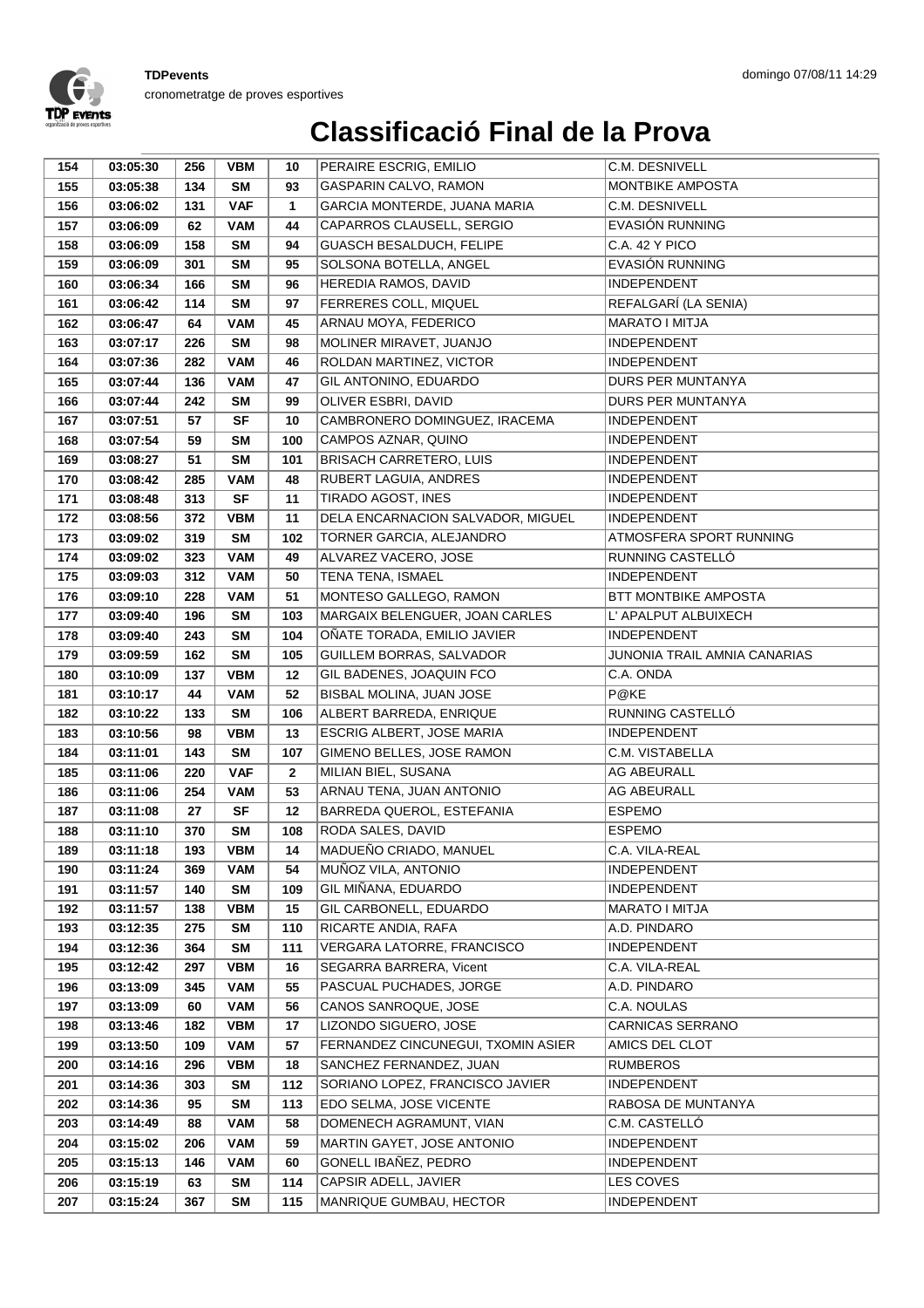

| 208        | 03:15:24             | 34         | <b>SM</b>              | 116        | <b>BELLES NOTARI, VICENTE</b>                   | <b>INDEPENDENT</b>                       |
|------------|----------------------|------------|------------------------|------------|-------------------------------------------------|------------------------------------------|
| 209        | 03:15:44             | 241        | <b>VAM</b>             | 61         | OCHEDA HERVAS, JOSE LUIS                        | C.A. ELS COIXOS                          |
| 210        | 03:16:12             | 157        | <b>SM</b>              | 117        | <b>GUAL OLARIA, JOAN</b>                        | <b>INDEPENDENT</b>                       |
| 211        | 03:16:22             | 67         | <b>VAM</b>             | 62         | CARRETERO CALLERO, MIGUEL ANGEL                 | <b>INDEPENDENT</b>                       |
| 212        | 03:16:29             | 375        | <b>VBM</b>             | 19         | CELADES EDO, RAMON                              | <b>INDEPENDENT</b>                       |
| 213        | 03:16:42             | 358        | <b>SM</b>              | 118        | ALEIXANDRE GARCIA, MIGUEL                       | PLATJES D' ALMADÀ                        |
| 214        | 03:16:47             | 352        | <b>SM</b>              | 119        | ARANDIGA LOPEZ, JORGE                           | <b>INDEPENDENT</b>                       |
| 215        | 03:17:09             | 331        | <b>SM</b>              | 120        | VELASCO RUBIO, VICTOR                           | C.E. VILA-REAL                           |
| 216        | 03:17:09             | 170        | SM                     | 121        | IGLESIAS NEBOT, ALEJANDRO                       | C.A. 42 Y PICO                           |
| 217        | 03:17:34             | 373        | <b>VAM</b>             | 63         | DELGADO PAVON, JUAN                             | <b>INDEPENDENT</b>                       |
| 218        | 03:17:53             | 78         | <b>SM</b>              | 122        | CIFRE SOSPEDRA, JOSE ANGEL                      | AMICS VOLTA TERME FONDEGUILLA            |
| 219        | 03:18:48             | 302        | <b>SM</b>              | 123        | SOLSONA DELGADO, TONI                           | <b>INDEPENDENT</b>                       |
| 220        | 03:18:55             | 227        | <b>VBM</b>             | 20         | MOLINER PITARCH, ENRIQUE                        | <b>INDEPENDENT</b>                       |
| 221        | 03:18:55             | 371        | VAM                    | 64         | GONZALEZ, JESUS                                 | <b>INDEPENDENT</b>                       |
| 222        | 03:19:22             | 322        | <b>SF</b>              | 13         | TORTOSA MOLINA, ANA                             | <b>MIS JUEVES</b>                        |
| 223        | 03:19:23             | 333        | <b>SM</b>              | 124        | VICENTE BOIX, FRANCESC                          | MIS JUEVES                               |
| 224        | 03:19:25             | 356        | <b>VAM</b>             | 65         | SANCHEZ RAMIREZ, FLORENCI                       | AG ABEURALL                              |
| 225        | 03:19:27             | 169        | <b>SM</b>              | 125        | IBAÑEZ MALLASEN, FABRICIO                       | <b>CULROJOSPELMON</b>                    |
| 226        | 03:19:37             | 17         | <b>VBF</b>             | 1          | CARBONELL FERRANDO, MERCEDES                    | C.E.T. VALLDIGNA                         |
| 227        | 03:19:37             | 181        | <b>VBM</b>             | 21         | LAX MARTINEZ, FRANCISCO                         | LA ALBERCA                               |
| 228        | 03:20:21             | 129        | <b>SM</b>              | 126        | <b>GARCIA MONFORT, MARC</b>                     | C.C.M. PEDRO I MARC                      |
| 229        | 03:20:21             | 164        | <b>SF</b>              | 14         | GUILLEN MUÑOZ, CAROLINA                         | <b>RUNNINGCSM</b>                        |
| 230        | 03:21:31             | 190        | <b>SM</b>              | 127        | LOZANO VIDAL, GABRIEL                           | C.M. VISTABELLA                          |
| 231        | 03:22:05             | 21         | <b>VAM</b>             | 66         | ATIENZAR LOPEZ, JOSE ANTONIO                    | RUNNING CASTELLÓ                         |
| 232        | 03:22:55             | 232        | <b>VAM</b>             | 67         | MORENO DOMINGUEZ, MIQUEL ANGEL                  | <b>CRONOS RUN</b>                        |
| 233        | 03:22:59             | 299        | <b>VAM</b>             | 68         | SOLER VALENTIN, MANUEL                          | <b>INDEPENDENT</b>                       |
| 234        | 03:23:08             | 259        | <b>SM</b>              | 128        | PERIS BAGAN, JOAN                               | <b>INDEPENDENT</b>                       |
| 235        | 03:23:32             | 154        | <b>VAM</b>             | 69         | <b>GUAL ARNAU, XIMO</b>                         | C.M. VISTABELLA                          |
| 236        | 03:24:28             | 127        | <b>SM</b>              | 129        | <b>GARCIA GARCIA, DAVID</b>                     | C.A. PUZOL                               |
| 237        | 03:24:28             | 101        | <b>SM</b>              | 130        | <b>ESCRIG MONTOLIU, VICTOR</b>                  | <b>BOTANA TEAM</b>                       |
| 238<br>239 | 03:24:28<br>03:24:53 | 310<br>253 | <b>SM</b><br><b>SM</b> | 131<br>132 | TENA MONFORT, CARLOS<br>PASTOR EDO, JOSE DANIEL | <b>BOTANA TEAM</b><br><b>INDEPENDENT</b> |
| 240        | 03:25:05             | 74         | <b>VBM</b>             | 22         | CENTELLES MONTANYES, JOAN                       | <b>HDOSO</b>                             |
| 241        | 03:25:09             | 188        | <b>VAM</b>             | 70         | LOPEZ PICAZO, EDUARDO                           | <b>INDEPENDENT</b>                       |
| 242        | 03:25:26             | 266        | <b>VBM</b>             | 23         | PORCAR IBAÑEZ, VICENTE                          | AT-ZENET                                 |
| 243        | 03:26:01             | 26         | <b>SF</b>              | 15         | <b>BALAGUER GARCIA, PENELOPE</b>                | C.M. CASTELLO                            |
| 244        | 03:26:14             | 121        | <b>SM</b>              | 133        | GALLEGO JANSÀ, ALBERT                           | <b>C.EX. PIRENAIC</b>                    |
| 245        | 03:26:32             | 83         | <b>VBM</b>             | 24         | CUÑAT PLANA, VICENTE VICTOR                     | <b>GEMB</b>                              |
| 246        | 03:27:03             | 46         | <b>VAM</b>             | 71         | <b>BONAFE MARCH, CARLOS</b>                     | VENTS DE MUNTANYA                        |
| 247        | 03:29:01             | 50         | <b>VBM</b>             | 25         | BRETÓ PARIS, JOSE GREGORIO                      | C.EXC. XIRUCA-BENICARLÓ                  |
| 248        | 03:29:16             | 230        | <b>VAM</b>             | 72         | MORALES CHUST, ISMAEL                           | MUR I CASTELL-TUGA                       |
| 249        | 03:29:18             | 223        | <b>VBM</b>             | 26         | MOLES VILLALONGA, JOSE LUIS                     | LES COVES                                |
| 250        | 03:29:47             | 148        | SM                     | 134        | GONZALEZ GALVAN, MANUEL                         | <b>GRAO RUNNERS</b>                      |
| 251        | 03:30:00             | 66         | <b>VAF</b>             | 3          | CARRERO HERRERO, JUANI                          | C.A. VALL D'UIXÓ                         |
| 252        | 03:30:00             | 304        | <b>VBM</b>             | 27         | SORRIBES TRAVER, PEPE                           | C.A. VALL D'UIXÓ                         |
| 253        | 03:31:40             | 125        | <b>VAM</b>             | 73         | GARCIA BARTOLL, Cèsar                           | <b>INDEPENDENT</b>                       |
| 254        | 03:31:49             | 247        | <b>VAM</b>             | 74         | ORTIZ MARCO, JORGE                              | LES AGULLES BENICASSIM                   |
| 255        | 03:31:50             | 72         | VBM                    | 28         | CATALAN BERGA, JOAQUIN                          | LES AGULLES BENICASSIM                   |
| 256        | 03:31:55             | 300        | <b>SF</b>              | 16         | SOLIVA BOIX, NURIA                              | C.M. LA PEDRERA                          |
| 257        | 03:32:03             | 23         | <b>VBM</b>             | 29         | BADAL MARIN, JUAN MANUEL                        | <b>INDEPENDENT</b>                       |
| 258        | 03:32:32             | 284        | <b>VBM</b>             | 30         | ROSES MORANT, RAFAEL JUAN                       | <b>INDEPENDENT</b>                       |
| 259        | 03:32:40             | 118        | SM                     | 135        | FONTANA RODRIGUEZ, PABLO                        | <b>INDEPENDENT</b>                       |
| 260        | 03:33:19             | 176        | <b>VBM</b>             | 31         | JULIAN MARTI, JUAN JOSE                         | SERRA D'IRTA PEÑISCOLA                   |
| 261        | 03:33:41             | 184        | SF                     | 17         | LLORACH ROCHERA, ARACELI                        | <b>INDEPENDENT</b>                       |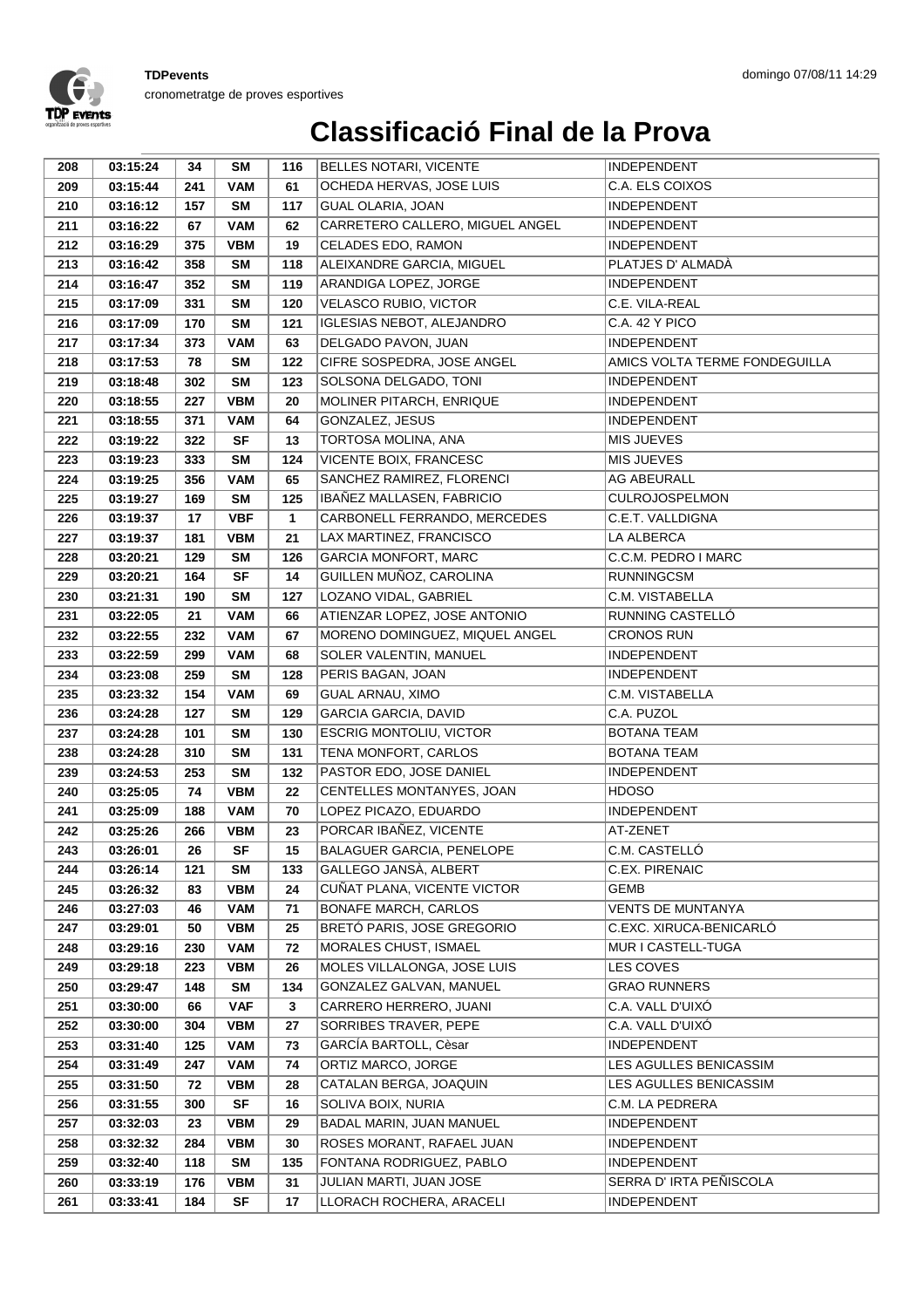

| 262        | 03:33:43             | 224        | <b>VAF</b>             | 4              | MOLINER BELLMUNT, MARI CARMEN                    | C.M. DESNIVELL                        |
|------------|----------------------|------------|------------------------|----------------|--------------------------------------------------|---------------------------------------|
| 263        | 03:34:08             | 160        | <b>VAM</b>             | 75             | ARNAU GIMENEZ, RAMON                             | <b>INDEPENDENT</b>                    |
| 264        | 03:34:51             | 222        | <b>VAF</b>             | 5              | MIÑANA BOIX, GEMMA                               | <b>INDEPENDENT</b>                    |
| 265        | 03:36:06             | 75         | VAM                    | 76             | CERVERA MATEU, VICENTE                           | MARATO I MITJA                        |
| 266        | 03:36:21             | 350        | <b>SM</b>              | 136            | GARCIA CARDEÑO, ANTONIO                          | <b>INDEPENDENT</b>                    |
| 267        | 03:36:42             | 183        | <b>SM</b>              | 137            | LLACER LLOBELL, GUILLERMO                        | C.M. BOTAMARGES                       |
| 268        | 03:37:13             | 216        | <b>SM</b>              | 138            | MAURI MAURI, IVAN                                | INDEPENDENT                           |
| 269        | 03:37:13             | 260        | <b>SM</b>              | 139            | PINENT ROMERO, XAVIER                            | INDEPENDENT                           |
| 270        | 03:37:59             | 360        | <b>VAM</b>             | 77             | GOMEZ ORTEGA, JOAQUIN                            | <b>INDEPENDENT</b>                    |
| 271        | 03:38:56             | 179        | <b>VBM</b>             | 32             | LATORRE MONFERRER, ANTONIO                       | C.A. NOULAS                           |
| 272        | 03:39:10             | 351        | <b>SM</b>              | 140            | <b>GASCH MARTINEZ, CARLOS</b>                    | <b>INDEPENDENT</b>                    |
| 273        | 03:39:21             | 90         | <b>VBM</b>             | 33             | ARNAU GRANELL, VICENTE                           | <b>LEGIONARIOS</b>                    |
| 274        | 03:39:21             | 198        | <b>SM</b>              | 141            | ARNAU PARADIS, ADRIAN                            | <b>LEGIONARIOS</b>                    |
| 275        | 03:39:21             | 277        | <b>SM</b>              | 142            | AGUT ZARZA, VICENTE                              | <b>LEGIONARIOS</b>                    |
| 276        | 03:39:27             | 332        | <b>VBM</b>             | 34             | VICENT CABALLER, JOSE VICENTE                    | INDEPENDENT                           |
| 277        | 03:39:50             | 180        | <b>SM</b>              | 143            | LATORRE URDANIZ, SERGIO                          | INDEPENDENT                           |
| 278        | 03:39:50             | 189        | <b>VAM</b>             | 78             | LOZANO BERZOSA, JOSE MARIA                       | <b>INDEPENDENT</b>                    |
| 279        | 03:40:49             | 366        | <b>SM</b>              | 144            | LOPEZ EDO, TXEMA                                 | <b>INDEPENDENT</b>                    |
| 280        | 03:41:11             | 306        | <b>VBM</b>             | 35             | TEIXEIRA MARQUES, JULIO                          | <b>INDEPENDENT</b>                    |
| 281        | 03:41:15             | 361        | <b>VAF</b>             | 6              | MIRALLES CABALLER, ROSA                          | C.A. VILAFRANCA                       |
| 282        | 03:41:38             | 96         | <b>VAM</b>             | 79             | EDO SOLSONA, JOSE LUIS                           | <b>INDEPENDENT</b>                    |
| 283        | 03:41:46             | 338        | <b>VAF</b>             | $\overline{7}$ | VILLALBA FAULI, Mª DEL CARMEN                    | MUR I CASTELL-TUGA                    |
| 284        | 03:41:46             | 186        | SF                     | 18             | LOPEZ CORDOBA, CRISTINA                          | C.E. VILA-REAL                        |
| 285        | 03:43:04             | 61         | <b>VAM</b>             | 80             | CAÑAS GARCIA, JOSE ANTONIO                       | AMICS DEL CLOT                        |
| 286        | 03:43:04             | 79         | <b>SF</b>              | 19             | COLLADO BOIRA, BEGOÑA                            | SOCI. ALZ. MUNTANYERS                 |
| 287        | 03:45:06             | 362        | <b>VAM</b>             | 81             | ARIAS BELENGUER, PEDRO                           | <b>INDEPENDENT</b>                    |
| 288        | 03:45:57             | 240        | <b>SF</b>              | 20             | OBREROÇCATALAN, MARIA                            | INDEPENDENT                           |
| 289        | 03:46:05             | 123        | <b>SM</b>              | 145            | AMELA MELIA, RAUL                                | INDEPENDENT                           |
| 290        | 03:46:08             | 69         | <b>VBM</b>             | 36             | CASTELL BERNAT, ANTONIO                          | <b>XAFATOLLS</b>                      |
| 291        | 03:46:51             | 20         | <b>VBF</b>             | $\mathbf{2}$   | PALLARES MELIA, TONICA                           | C.M. LA PEDRERA                       |
| 292        | 03:46:52             | 175        | <b>VBM</b>             | 37             | JULIAN MARTI, MANUEL                             | SERRA D' IRTA PEÑISCOLA               |
| 293<br>294 | 03:47:07<br>03:48:18 | 348<br>326 | <b>SM</b><br><b>SM</b> | 146<br>147     | RUBERT EDO, EDUARDO<br>VALERO BARRACHINA, SERGIO | <b>INDEPENDENT</b><br>C.M. LA PEDRERA |
| 295        | 03:48:18             | 19         | <b>SF</b>              | 21             | PAUNER MESEGUER, PRISCILA                        | C.M. VISTABELLA                       |
| 296        | 03:48:41             | 177        | <b>VBF</b>             | 3              | JULIAN MARTI, MARIA PILAR                        | SERRA D' IRTA PEÑISCOLA               |
| 297        | 03:49:16             | 156        | <b>VAM</b>             | 82             | <b>GUAL LUIS, RAFA</b>                           | C.M. VISTABELLA                       |
| 298        | 03:50:27             | 93         | SF                     | 22             | ADELL ALBALAT, EMPAR                             | C.M. DESNIVELL                        |
| 299        | 03:51:39             | 122        | SM                     | 148            | <b>GARCES FLECHA, FRANCISCO JAVIER</b>           | AG ABEURALL                           |
| 300        | 03:52:33             | 327        | <b>VBM</b>             | 38             | VALLES FERRER, JAVIER                            | INDEPENDENT                           |
| 301        | 03:52:33             | 328        | <b>VBM</b>             | 39             | VALLES FERRER, RICARDO                           | INDEPENDENT                           |
| 302        | 03:58:25             | 22         | SM                     | 149            | AVILA CALMAESTRA, ANTONIO                        | <b>INDEPENDENT</b>                    |
| 303        | 04:04:58             | 49         | VAM                    | 83             | <b>BOU VENTURA, FELIX</b>                        | INDEPENDENT                           |
| 304        | 04:06:43             | 236        | <b>SF</b>              | 23             | MURCIA LOZANO, LAURA                             | RUNNING CASTELLO                      |
| 305        | 04:08:59             | 330        | <b>VAF</b>             | 8              | VAZQUEZ SANCHEZ, INMA                            | C.M. LA PEDRERA                       |
| 306        | 04:09:59             | 194        | <b>VBF</b>             | 4              | MADUEÑO CRIADO, CARMEN                           | <b>XAFATOLLS</b>                      |
| 307        | 04:10:03             | 167        | <b>SM</b>              | 150            | HEREDIA RAMOS, IGNACIO                           | INDEPENDENT                           |
| 308        | 04:10:24             | 318        | SM                     | 151            | TOME ABION, RAMON                                | INDEPENDENT                           |
| 309        | 04:11:06             | 344        | VAM                    | 84             | CARREGUI, JOSEP                                  | C.A. NOULAS                           |
| 310        | 04:12:58             | 272        | SF                     | 24             | QUERAL GOMIS, LLEDO                              | INDEPENDENT                           |
| 311        | 04:17:50             | 342        | <b>VAF</b>             | 9              | VIOL VAQUER, SILVANA                             | LES COVES                             |
| 312        | 04:20:37             | 30         | <b>SM</b>              | 152            | BASCUÑANA VELASCO, DAVID                         | C. NATACIO MARTORELL                  |
| 313        | 04:21:58             | 235        | SM                     | 153            | MURCIA LOZANO, ADRIAN                            | RUNNING CASTELLÓ                      |
| 314        | 04:21:58             | 13         | <b>SF</b>              | 25             | CABEDO SERRANO, PATRICIA                         | MUR I CASTELL-TUGA                    |
| 315        | 04:21:58             | 53         | <b>VBM</b>             | 40             | CABEDO SAPORTA, PASCUAL                          | INDEPENDENT                           |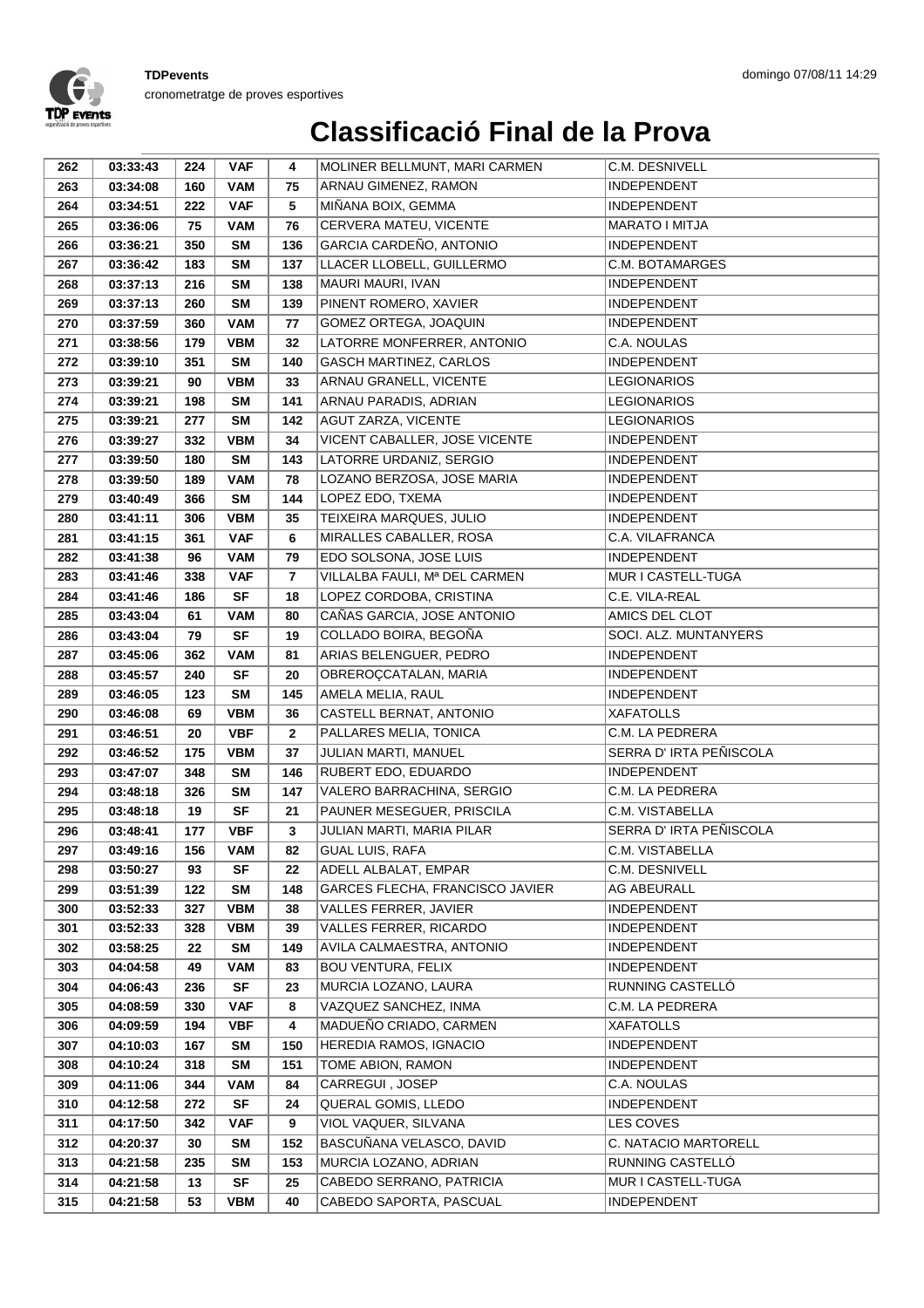

| 316    | 04:24:33           | 292        | <b>SM</b>               | 154            | SALVADOR GASQUE, SERGIO                              | C.M. VISTABELLA                             |
|--------|--------------------|------------|-------------------------|----------------|------------------------------------------------------|---------------------------------------------|
| 317    | 04:27:43           | 40         | <b>VBM</b>              | 41             | BERNAT FELIU, FCO JAVIER                             | AMICS DEL CLOT                              |
| 318    | 04:30:00           | 87         | <b>SF</b>               | 26             | DOLS MONFORT, LOLA                                   | <b>INDEPENDENT</b>                          |
| 319    | 04:34:41           | 31         | <b>VBM</b>              | 42             | BATAN FONT, JOSE Mª                                  | C.E. CASTELLÓ                               |
| 320    | 04:37:45           | 205        | <b>VAM</b>              | 85             | MARTIN CONDE, ROBERTO                                | <b>DONA SANG</b>                            |
| 321    | 04:37:45           | 207        | <b>VAF</b>              | 10             | MARTINEZ, ENCARNI                                    | <b>DONA SANG</b>                            |
| 322    | 04:42:55           | 159        | <b>VAM</b>              | 86             | <b>GUILLAMON GIMENO, JUAN</b>                        | <b>INDEPENDENT</b>                          |
| 323    | 04:42:55           | 161        | <b>VAM</b>              | 87             | GUILLAMÓN GIMENO, RICARDO                            | C.M. VISTABELLA                             |
| 324    | 04:46:34           | 144        | <b>SM</b>               | 155            | GIMENO PEREZ, ELOY                                   | <b>INDEPENDENT</b>                          |
| 325    | 04:46:57           | 92         | <b>VBF</b>              | 5              | DROUOT, SILVIA                                       | <b>INDEPENDENT</b>                          |
| 326    | 04:46:59           | 237        | <b>VBM</b>              | 43             | NAVARRO ESTEBAN, XIMO                                | <b>INDEPENDENT</b>                          |
| 327    | 04:47:08           | 141        | <b>SM</b>               | 156            | GIL TENA, JOSE MANUEL                                | C.M. VISTABELLA                             |
| 328    | 04:47:08           | 324        | <b>SF</b>               | 27             | TRAVER GASCH, LAURA                                  | C.M. VISTABELLA                             |
| 329    | 04:47:56           | 321        | <b>SF</b>               | 28             | TORRES GONZALEZ, ALICIA                              | <b>INDEPENDENT</b>                          |
| 330    | 04:47:56           | 86         | <b>SF</b>               | 29             | DOLS MONFORT, CRISTINA                               | <b>INDEPENDENT</b>                          |
| 331    | 04:47:56           | 295        | <b>SM</b>               | 157            | SANCHEZ AGULERA, JUAN JESUS                          | <b>INDEPENDENT</b>                          |
| 332    | 04:53:59           | 58         | <b>SM</b>               | 158            | CAMPOAMOR CAMACHO, HECTOR                            | <b>INDEPENDENT</b>                          |
| 333    | 05:02:57           | 174        | <b>VBF</b>              | 6              | ITURAT FERRERES, CARMEN                              | <b>MARATO I MITJA</b>                       |
| 334    | 05:02:57           | 97         | <b>VAF</b>              | 11             | ESBRI MONTOLIU, MAYTE                                | <b>MARATO I MITJA</b>                       |
| 335    | 05:06:52           | 238        | <b>VBF</b>              | $\overline{7}$ | NAVARRO ESTEBAN, GLORIA                              | <b>INDEPENDENT</b>                          |
| 336    | 05:13:48           | 200        | <b>VAM</b>              | 88             | ADSUARA, JUAN                                        | <b>MARATO I MITJA</b>                       |
| 337    | 05:15:06           | 374        | <b>SM</b>               | 159            | EUGENIO, LUIS JAVIER                                 | INDEPENDENT                                 |
| 338    | 05:15:14           | 276        | <b>VBM</b>              | 44             | RIPOLLES BASCO, JOSE FERNANDO                        | INDEPENDENT                                 |
| 339    | 05:18:07           | 365        | <b>SM</b>               | 160            | LOPEZ EDO, MANUEL                                    | <b>INDEPENDENT</b>                          |
| 340    | 05:31:59           | 363        | <b>SM</b>               | 161            | ANGULO DE LA SOTA, ALVARO                            | <b>INDEPENDENT</b>                          |
| Α      | $\mathbb{Z}$       | 29         | <b>VAM</b>              |                | <b>BAS MARÍN, DARIO</b>                              | MIS JUEVES                                  |
| Α      | $\mathbb{Z}^2$     | 73         | <b>VAM</b>              |                | CENTELLES ISERTE, FRANCISCO                          | AT-ZENET                                    |
| Α      | $\mathbb{Z}$       | 80         | <b>SM</b>               |                | CONEJERO MARTÍNEZ, MIGUEL ÁNGEL                      | C.A. ENGUERA                                |
| А      | $\mathbb{Z}^*$     | 82         | <b>SM</b>               |                | CREMADES MAÑÓ, SANTI                                 | C.M. BOTAMARGES                             |
| Α      | $\mathbb{Z}^2$     | 85         | <b>VAM</b>              |                | DE LA FLOR VALLS, DAVID                              | <b>INDEPENDENT</b>                          |
| А      | $\mathbf{H}$       | 89         | <b>SM</b>               |                | DOMENECH CAPDEVILA, ESTEBAN                          | C.E.M. SALTA-RIBES                          |
| Α      | $\mathbb{R}^2$     | 108        | <b>VAF</b>              |                | FELIU LOPIS, MONICA                                  | C. RUNNING CASTELLÓ                         |
| А      | $\mathbb{Z}$       | 112        | <b>VAM</b>              |                | FERNANDEZ MUÑOZ, EMILIO                              | <b>INDEPENDENT</b>                          |
| Α      | $\mathbb{Z}^*$     | 116        | <b>VAF</b>              |                | FONT FABREGAT, PATRICIA<br>FONTANA RODRIGUEZ, MARCOS | L' UMBRIA<br>PENYA EL CUC                   |
| Α      | $\mathbb{Z}^*$     | 117        | <b>SM</b><br><b>SM</b>  |                |                                                      |                                             |
| Α      | ∷                  | 119        |                         |                | GALERA FERNANDEZ, DAVID                              | DURS PER MUNTANYA                           |
| Α      | $\mathbb{Z}$       | 128        | SM                      |                | <b>GARCIA IBARS, CARLOS</b>                          | <b>HDOSO</b>                                |
| Α<br>А | $\mathbb{N}$       | 139<br>145 | <b>SM</b><br><b>VAM</b> |                | GIL ESCRIG, MIGUEL<br>GOMEZ MASEGOSA, MANUEL         | <b>INDEPENDENT</b><br><b>MARATO I MITJA</b> |
|        | $\mathbb{Z}^*$     |            | <b>VAM</b>              |                | <b>GUAL GUASCH, MANOLO</b>                           | C.M. VISTABELLA                             |
| Α<br>Α | $\mathbb{Z}$<br>π. | 155<br>178 | SM                      |                | LAHOSA JUAN, PABLO                                   | <b>INDEPENDENT</b>                          |
| А      | π.                 | 201        | <b>VBM</b>              |                | MARIN MONFORT, FRANCISCO                             | C.A. VILAFRANCA                             |
| А      | $\mathbb{Z}$       | 203        | <b>VBM</b>              |                | MARTI BELLIDO, MIGUEL                                | <b>LES COVES</b>                            |
| А      | $\mathbb{Z}^*$     | 204        | <b>VAM</b>              |                | <b>MARTIN, ROBERTO</b>                               | DONA SANG                                   |
| Α      | $\mathbb{Z}$       | 209        | <b>VAF</b>              |                | MARTINEZ CANO, ENCARNI                               | DONA SANG                                   |
| А      | $\mathbb{H}$       | 211        | SM                      |                | MARTINEZ NAVARRO, NACHO                              | <b>HDOSO</b>                                |
| Α      | $\mathbb{Z}^*$     | 219        | <b>VAM</b>              |                | MIGUELEZ GONZALEZ, MELQUIADES                        | <b>TREPA CASTELLET</b>                      |
| Α      | $\mathbb{Z}^*$     | 225        | <b>SM</b>               |                | MOLINER HOYOS, IVAN                                  | <b>DESPERDIGATS RUNNING</b>                 |
| Α      | $\mathbb{Z}^*$     | 229        | SF                      |                | MONTON MAYER, MARIA                                  | C.M. CASTELLÓ                               |
| Α      | $\mathbb{Z}^*$     | 246        | <b>SF</b>               |                | ORTEGA JIMÉNEZ, ANA                                  | MIS JUEVES                                  |
| А      | $\mathbb{Z}^*$     | 249        | <b>VAM</b>              |                | SANTAMARIA BLASCO, ARCADIO                           | <b>TDPEVENTS</b>                            |
| А      | ∷                  | 263        | SM                      |                | PITARCH NEBOT, JOSE                                  | <b>INDEPENDENT</b>                          |
| Α      | $\mathbb{Z}^*$     | 269        | <b>VBM</b>              |                | PRUNA URBINA, JORDI                                  | <b>INDEPENDENT</b>                          |
| Α      | $\mathbb{Z}^n$     | 280        | <b>VAM</b>              |                | ROJO ROMERO, VICTOR                                  | TRAIL CER LA SENIA                          |